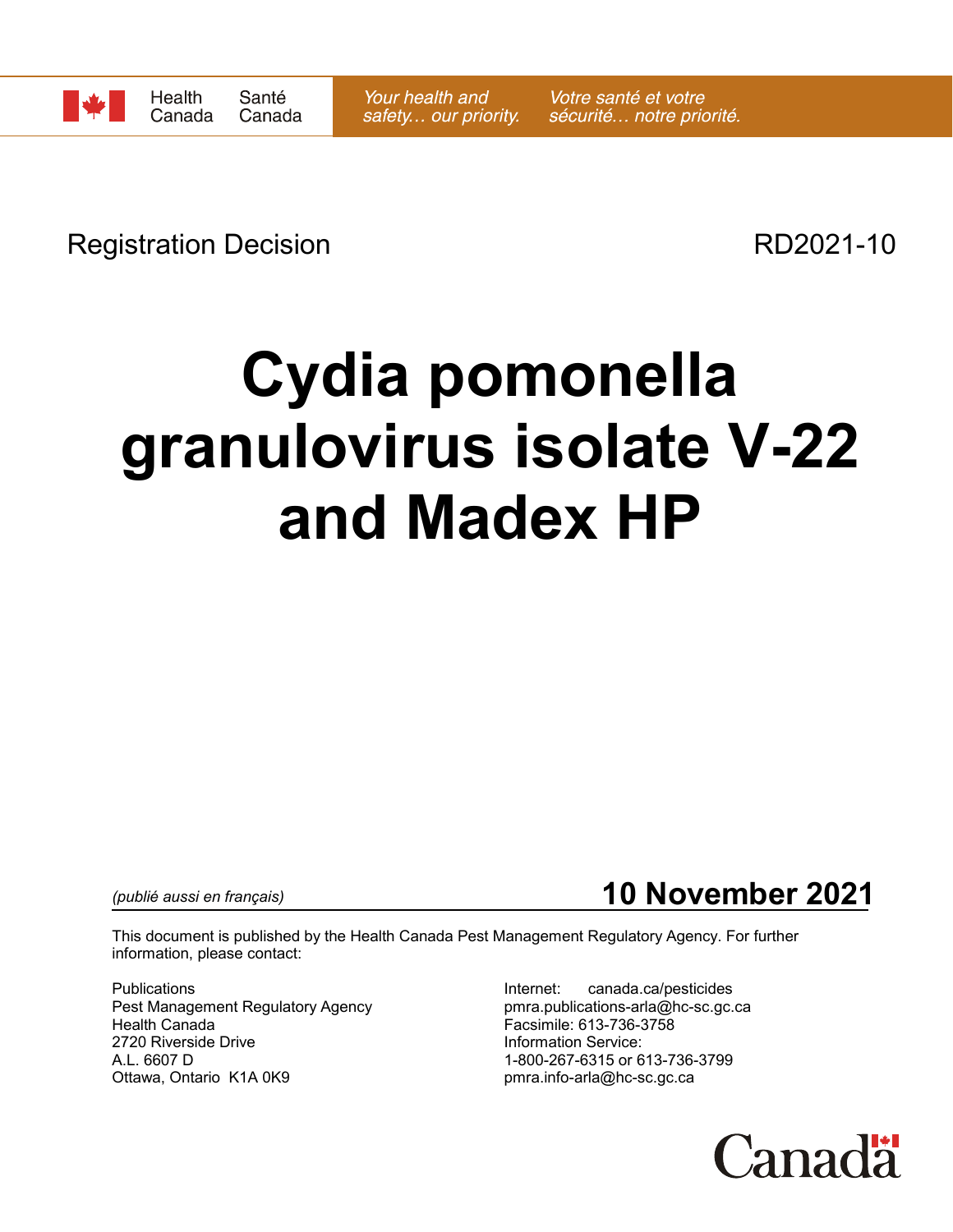ISSN: 1925-0932 (print) 1925-0940 (online)

Catalogue number: H113-25/2021-10E (print version) H113-25/2021-10E-PDF (PDF version)

## **© Her Majesty the Queen in Right of Canada, as represented by the Minister of Health Canada, 2021**

All rights reserved. No part of this information (publication or product) may be reproduced or transmitted in any form or by any means, electronic, mechanical, photocopying, recording or otherwise, or stored in a retrieval system, without prior written permission of Health Canada, Ottawa, Ontario K1A 0K9.